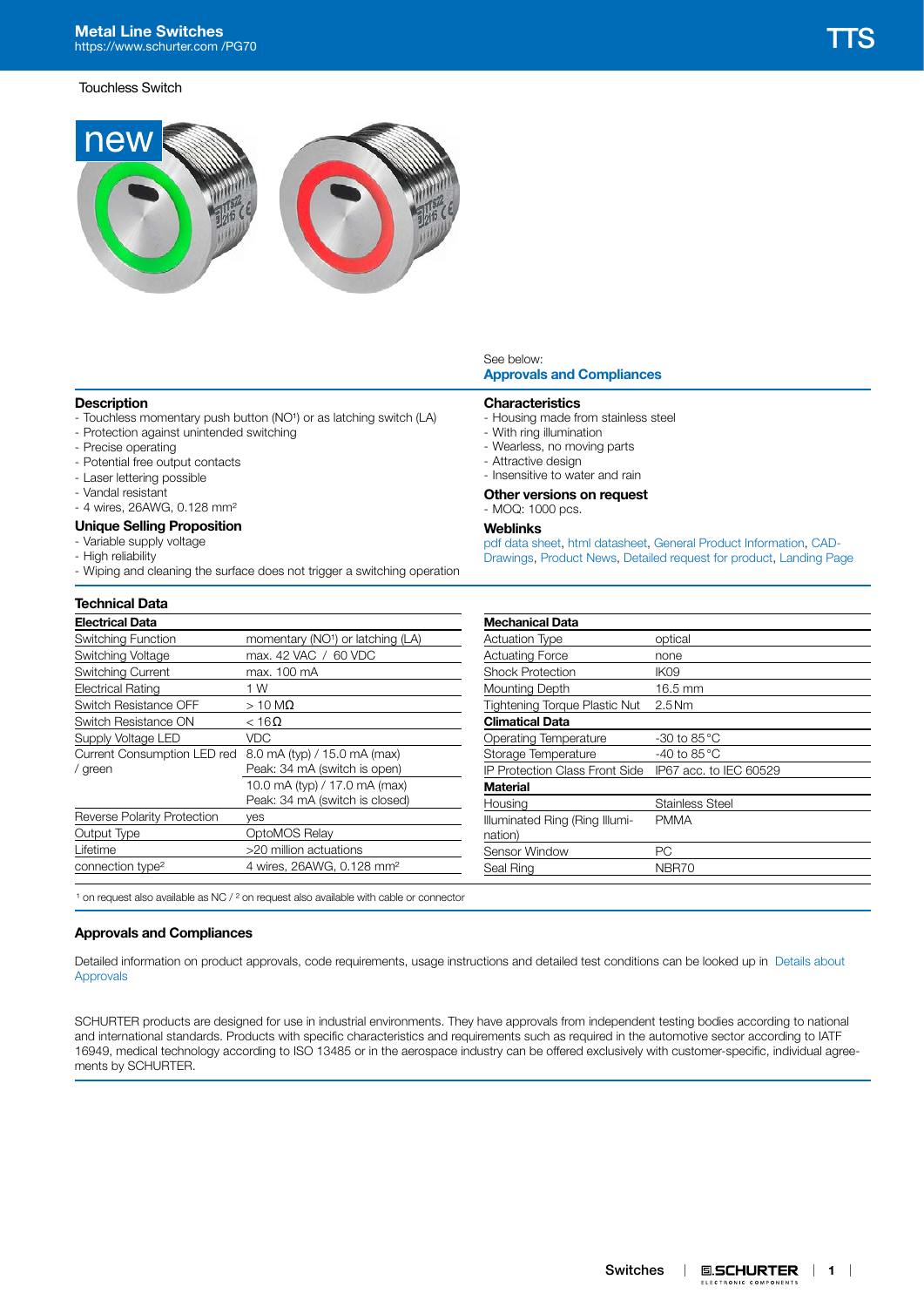# **Compliances**

The product complies with following Guide Lines

| Identification | <b>Details</b>               | Initiator          | <b>Description</b>                                                                                                                                                                                          |
|----------------|------------------------------|--------------------|-------------------------------------------------------------------------------------------------------------------------------------------------------------------------------------------------------------|
| CE             | CE declaration of conformity | <b>SCHURTER AG</b> | The CE marking declares that the product complies with the applicable<br>requirements laid down in the harmonisation of Community legislation on<br>its affixing in accordance with EU Regulation 765/2008. |
| RoHS           | <b>RoHS</b>                  | <b>SCHURTER AG</b> | Directive RoHS 2011/65/EU, Amendment (EU) 2015/863                                                                                                                                                          |
| <b>REACH</b>   | <b>REACH</b>                 | <b>SCHURTER AG</b> | On 1 June 2007, Regulation (EC) No 1907/2006 on the Registration,<br>Evaluation, Authorization and Restriction of Chemicals 1 (abbreviated as<br>"REACH") entered into force.                               |

## **Dimension [mm]**







| A |  | ring illumination |
|---|--|-------------------|
|   |  |                   |

| B | sensor window |
|---|---------------|
|   |               |

- C<br>
D
actuator<br>
D
actuator
- actuator

Mounting hole

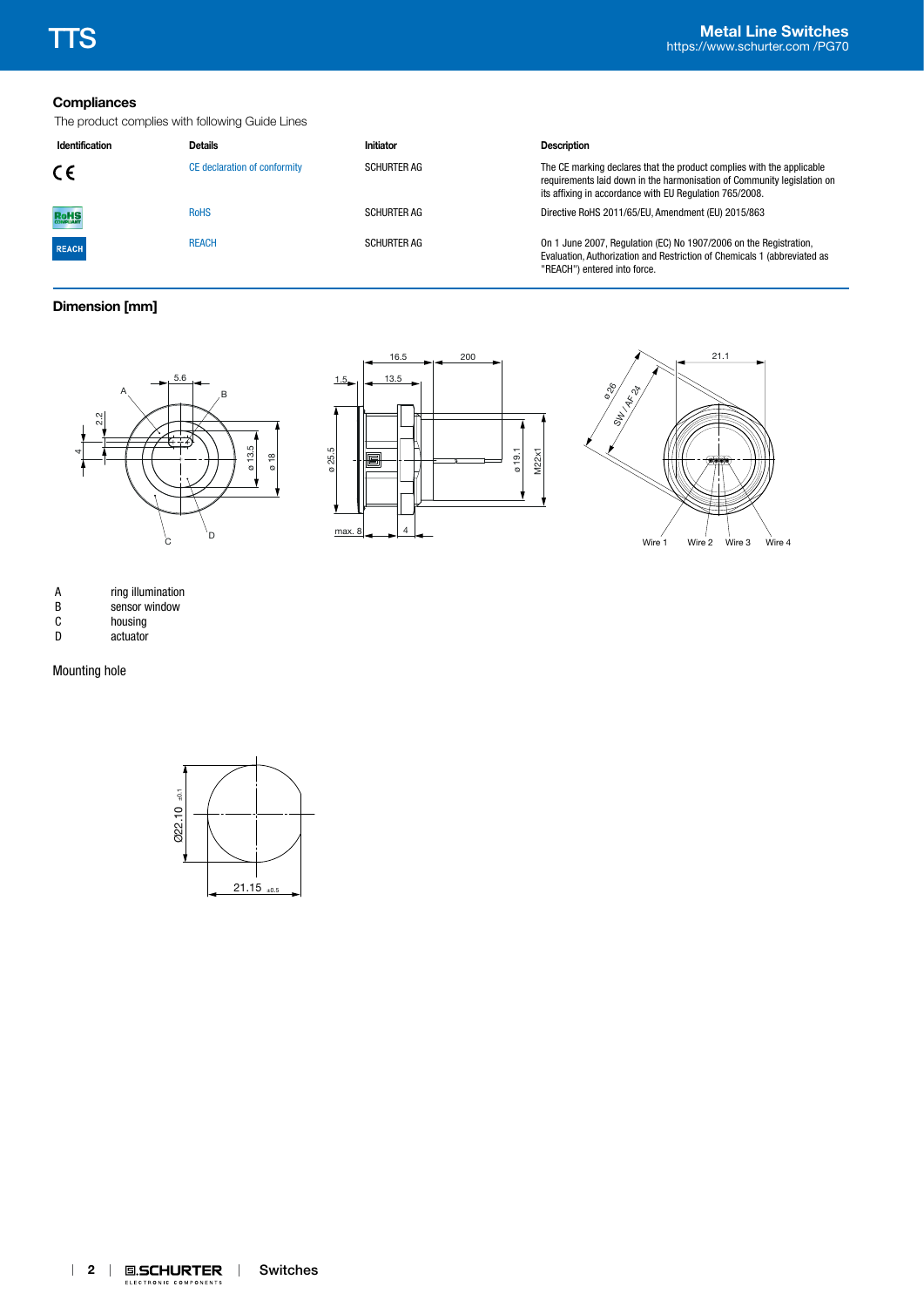Connection diagram

| Connection wire assignment |            |                      |  |  |  |  |
|----------------------------|------------|----------------------|--|--|--|--|
| Wire-number                | Wire color | function             |  |  |  |  |
| Wire 1                     | brown      | $V$ in = 5 VDC28 VDC |  |  |  |  |
| Wire 2                     | black      | GND                  |  |  |  |  |
| Wire 3                     | white      | OUT1                 |  |  |  |  |
| Wire 4                     | white      | OUT2                 |  |  |  |  |





# **Lettering Colour of Laser Lettering**

| <b>Material</b>        | <b>Lettering Colour</b> |                       |  |  |  |  |
|------------------------|-------------------------|-----------------------|--|--|--|--|
| <b>Stainless Steel</b> | black                   | <b>Filled letters</b> |  |  |  |  |

## **Order Index Lettering**

| <b>Laser Marking</b>                                               |           |                         |                     |  |  |  |  |
|--------------------------------------------------------------------|-----------|-------------------------|---------------------|--|--|--|--|
| $001 = A$                                                          | $021 = U$ | $041 = \div$            | $061 = EIN$         |  |  |  |  |
| $002 = B$                                                          | $022 = V$ | $042 = *$               | $062 = AUS$         |  |  |  |  |
| $003 = C$                                                          | $023 = W$ | $043 ==$                | $063 = AUF$         |  |  |  |  |
| $004 = D$                                                          | $024 = X$ | $044 = #$               | $064 = AB$          |  |  |  |  |
| $005 = E$                                                          | $025 = Y$ | $045 = \leftrightarrow$ | $065 = ON$          |  |  |  |  |
| $006 = F$                                                          | $026 = Z$ | $046 = 1$               | $066 =$ OFF         |  |  |  |  |
| $007 = G$                                                          | $027 = 0$ | $047 = \rightarrow$     | $067 = UP$          |  |  |  |  |
| $008 = H$                                                          | $028 = 1$ | $048 =$ $\leftarrow$    | $068 =$ <b>DOWN</b> |  |  |  |  |
| $009 = I$                                                          | $029 = 2$ | $049 = 1$               | $069 = HIGH$        |  |  |  |  |
| $010 = J$                                                          | $030 = 3$ | $050 = 1$               | $070 =$ <b>LOW</b>  |  |  |  |  |
| $011 = K$                                                          | $031 = 4$ | $051 = %$               | $071 = ON/OFF$      |  |  |  |  |
| $012 = L$                                                          | $032 = 5$ | $052 = \sqrt{ }$        | $072 =$ START       |  |  |  |  |
| $013 = M$                                                          | $033 = 6$ | $053 = CTRL$            | $073 = RESET$       |  |  |  |  |
| $014 = N$                                                          | $034 = 7$ | $054 = RETIMEN$         | $074 = 0$           |  |  |  |  |
| $015 = 0$                                                          | $035 = 8$ | $055 =$ SHIFT           | $075 = \frac{1}{2}$ |  |  |  |  |
| $016 = P$                                                          | $036 = 9$ | $056 =$ <b>LOCK</b>     | $076 = 2$           |  |  |  |  |
| $017 = Q$                                                          | $037 = +$ | $057 = STOP$            | $077 = 0$           |  |  |  |  |
| $018 = R$                                                          | $038 = -$ | $058 = ENTER$           |                     |  |  |  |  |
| $019 = S$                                                          | $039 =$   | $059 = BACK$            |                     |  |  |  |  |
| $020 = T$                                                          | $040 = x$ | $060 =$ LINE            |                     |  |  |  |  |
| Please note that the font size depends on the number of characters |           |                         |                     |  |  |  |  |